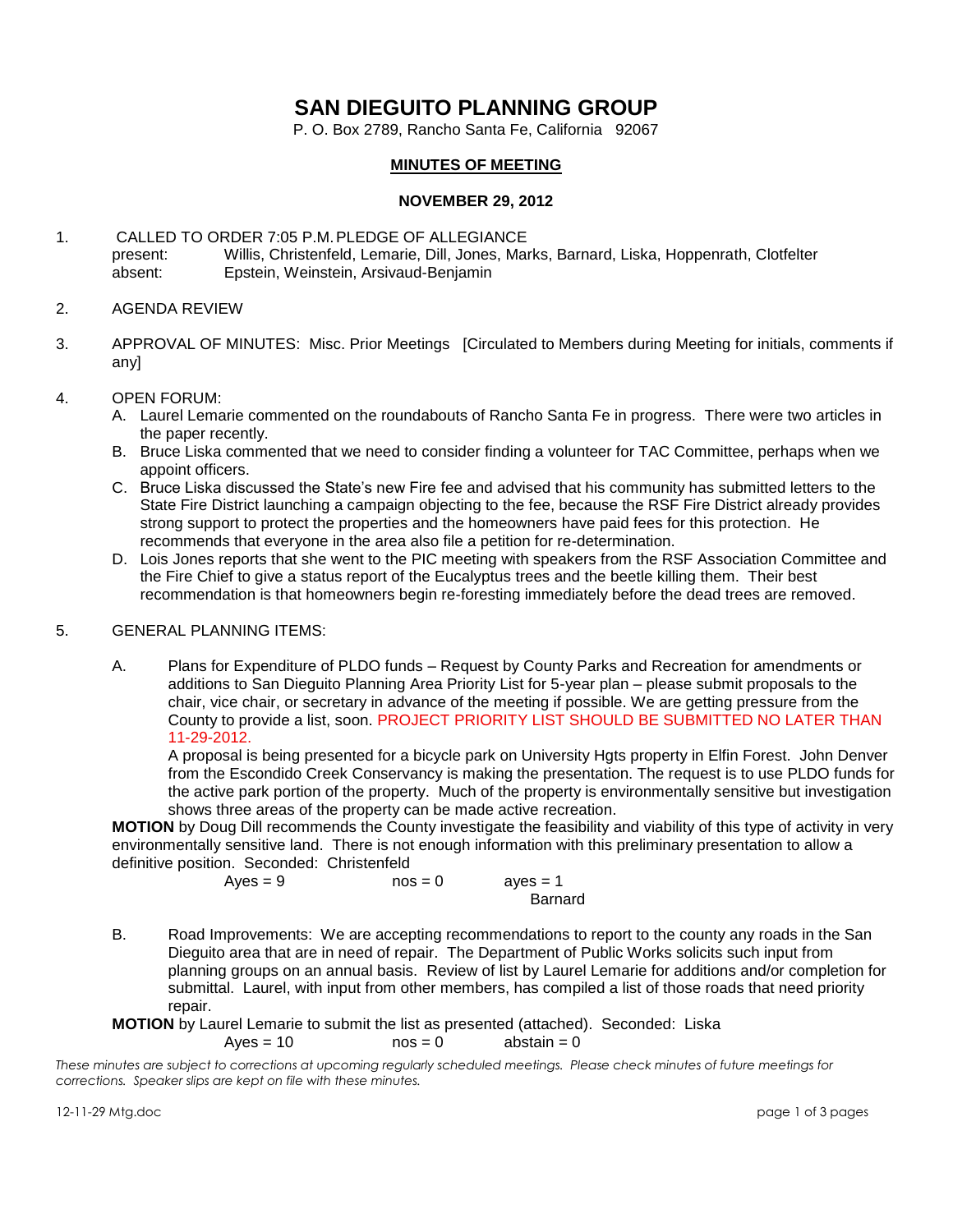C. Community Plan Update: Review of proposed draft changes to Community Plan for submittal of comments and corrections to DPLU. Advance Planner: Carl Stiehl, 858.694.2216; SDPG Planner: Lois Jones 760-755-7189 Comments collected on the preliminary revisions to Specific Plans verbage in the plan text.

**MOTION** by Paul Marks to recommend comments be submitted by Lois to Planning Dept. for inconsistencies and errors. Seconded: Liska

 $Aves = 10$   $nos = 0$  abstain = 0

D. Revisions to the Board of Supervisors Policy I-1; Planning and Sponsor Group Policies & Procedures – Review and submittal of comments to proposed changes. This must be done prior to Board meeting of December5. SDPG Planner: Paul Marks

**MOTION** by Paul Marks to submit comments to the Board of Supervisors explaining that each Group's dynamics should beg for individual management, rather than County-wide directives. It is further move that we support the policy as it is currently written. Seconded: Liska

 $Ayes = 10$  nos = 0 abstain = 0

- 6. MAJOR PROJECTS AND LAND USE ITEMS:
	- A. P 12-006, 3300-12-006 Del Dios Water Tank, Verizon Cellular 9885 Orange Lane, Del Dios near Lookout Place - Proposal to attach new power antennas to existing water tank, new microwave antenna to new 50ft Mono-Broadleaf pole and equipment in 500 square foot equipment enclosure – walls 6 to 9,5 feet high – 5th carrier on site applicant contact Adam Jones 714-357-1398 Planner: Don Willis (858) 481-6922 **Postponed to 1-3-2013**
	- B. 3813-11-001 [REZ 11-001] TM 5669 –SPA-11-001, STP 11-014] Crosby Enclave apn 267-190-03-00 s/e corner of Del Dios Hwy and Bing Crosby Boulevard, north side of entry to Crosby Estates – requires rezone from S88/A70/RR to RS7, specific plan amendment, site plan review, and subdivision map; Proposal would increase density from 3 single family residential units to 15 lots with 13 dwelling units on 8 acres, entry from Bing Crosby Blvd. - @ 52% of property below 15% slope, with >40% above 50% slope – minimum net lot size @6300 sq. ft. [@ 0.15 acre] Owner: TOR Investments; Applicant California West Communities – contact Dan Rehm 858-558-4500 Planner: Paul Marks – possible motion for reconsideration **Postponed to 12-13-2012**
	- C. STP 3500-12-015 West end of Artesian Road, Rancho Santa Fe Submittal of site plan and boundary adjustment of one lot line on approximately 77.39 acres of land containing six existing legal parcels adjoining Artesian Road, previously created as part of PM 7270 in May 1978. This property is part of Santa Fe Valley Specific Plan. Applicant: RSF Holdings/contact: Jim Laret (858) 259-8212 / Planner: Laurel Lemarie (858) 756-2835 **Being continued to 12-13-2012.**
	- D. P12-018 3300-12-018; MUP New Cellular Site Sprint Nextel; Location: Gaty Reservoir, 1790 Rancho Summit Drive, Encinitas 92024 - Project: 57' tall faux tree antenna (set up for co-location) with 9 six foot long antennas and 2 microwave dish antennas set at 50' with a 10' x 20' equipment compound which includes a 3 sided 6'8" tall CMU block wall enclosure secured by chain link fencing & gate. Information Contacts - DPLU: Marisa Smith (858) 694-2621 / Developer: Tim Henion (503) 519-8591 / Planning Group: Don Willis (858) 481-6922 Conflict between property owner and applicant. The antenna's location is highly visible from the property owner's property. The access is a private easement to the water tower.

**MOTION** by Don Willis to approve the application existed before the neighbor's purchase of property and the location of tree antennas has old style antennas already in existence, the following conditions: Because the existing antennas 1) The faux tree be eucalyptus tree, 2) antennas brought 16-18" into the foliage and covered with a screening sock; 3) The tree be inspected annually and repaired as needed; 4) Water and landscape surrounding the antenna and equipment shed; 5) The equipment shed be similar in size and color as other

*These minutes are subject to corrections at upcoming regularly scheduled meetings. Please check minutes of future meetings for corrections. Speaker slips are kept on file with these minutes.*